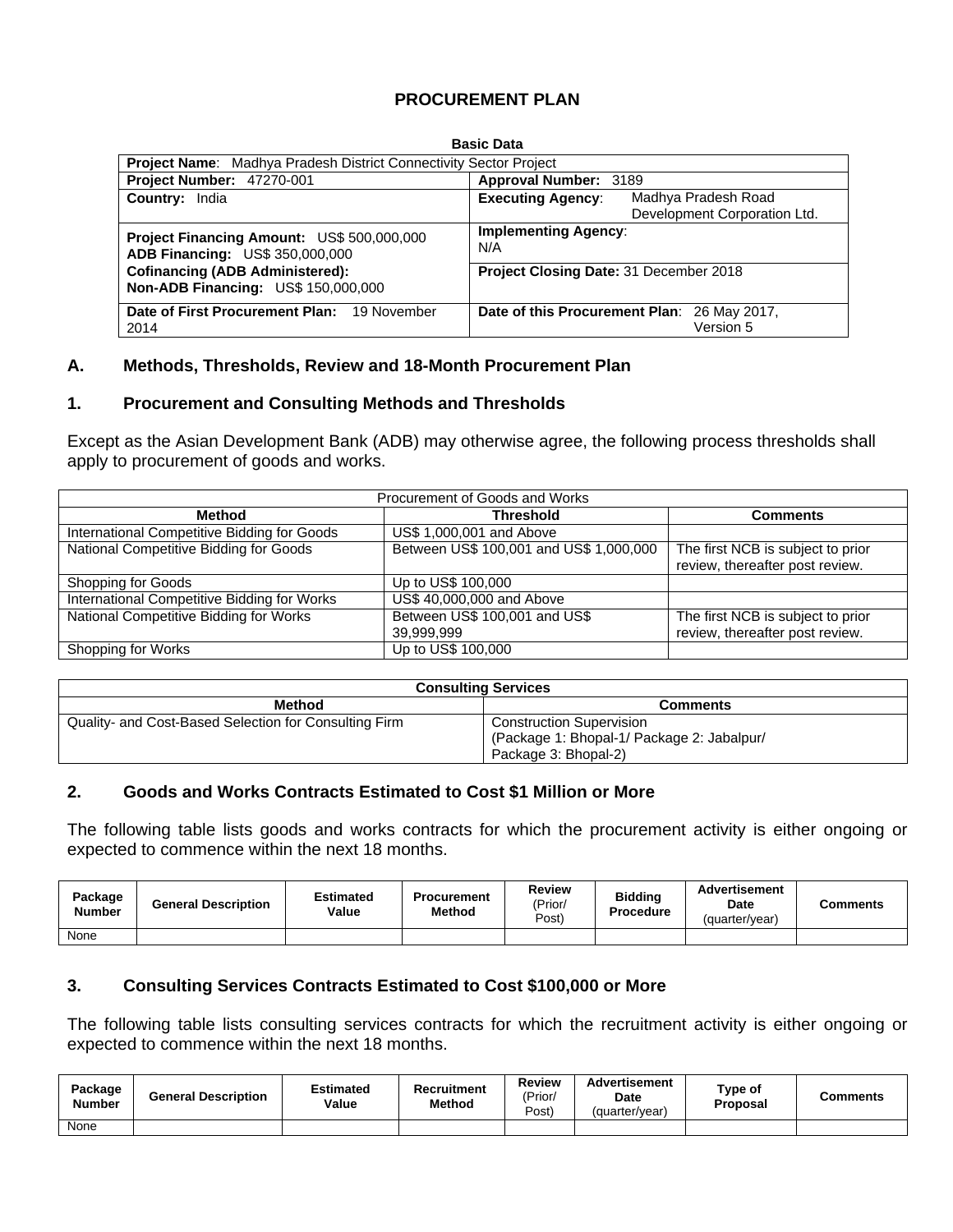## **4. Goods and Works Contracts Estimated to Cost Less than \$1 Million and Consulting Services Contracts Less than \$100,000 (Smaller Value Contracts)**

The following table lists smaller-value goods, works and consulting services contracts for which the activity is either ongoing or expected to commence within the next 18 months.

| <b>Goods and Works</b> |                               |                           |                               |                                     |                                   |                                    |                                                    |                 |  |  |
|------------------------|-------------------------------|---------------------------|-------------------------------|-------------------------------------|-----------------------------------|------------------------------------|----------------------------------------------------|-----------------|--|--|
| Package<br>Number      | General<br><b>Description</b> | <b>Estimated</b><br>Value | Number of<br><b>Contracts</b> | <b>Procurement</b><br><b>Method</b> | <b>Review</b><br>'Prior/<br>(Post | <b>Biddina</b><br><b>Procedure</b> | <b>Advertisement</b><br><b>Date</b> (quarter/year) | <b>Comments</b> |  |  |
| None                   |                               |                           |                               |                                     |                                   |                                    |                                                    |                 |  |  |

| <b>Consulting Services</b> |                               |                           |                               |                              |                                   |                                         |                     |          |  |  |
|----------------------------|-------------------------------|---------------------------|-------------------------------|------------------------------|-----------------------------------|-----------------------------------------|---------------------|----------|--|--|
| Package<br><b>Number</b>   | General<br><b>Description</b> | <b>Estimated</b><br>Value | Number of<br><b>Contracts</b> | <b>Recruitment</b><br>Method | <b>Review</b><br>(Prior/<br>Post) | Advertisement<br>Date<br>(quarter/year) | Type of<br>Proposal | Comments |  |  |
| None                       |                               |                           |                               |                              |                                   |                                         |                     |          |  |  |

## **B. Indicative List of Packages Required Under the Project**

The following table provides an indicative list of goods, works and consulting services contracts over the life of the project, other than those mentioned in previous sections (i.e., those expected beyond the current period).

| <b>Goods and Works</b>   |                            |                                           |                                            |                                     |                        |                                    |          |  |  |
|--------------------------|----------------------------|-------------------------------------------|--------------------------------------------|-------------------------------------|------------------------|------------------------------------|----------|--|--|
| Package<br><b>Number</b> | <b>General Description</b> | <b>Estimated</b><br>Value<br>(cumulative) | <b>Estimated</b><br>Number of<br>Contracts | <b>Procurement</b><br><b>Method</b> | Review<br>(Prior/Post) | <b>Bidding</b><br><b>Procedure</b> | Comments |  |  |
| None                     |                            |                                           |                                            |                                     |                        |                                    |          |  |  |
|                          |                            |                                           |                                            |                                     |                        |                                    |          |  |  |

| <b>Consulting Services</b> |                            |                                           |                                            |                                     |                               |                     |          |  |  |
|----------------------------|----------------------------|-------------------------------------------|--------------------------------------------|-------------------------------------|-------------------------------|---------------------|----------|--|--|
| Package<br><b>Number</b>   | <b>General Description</b> | <b>Estimated</b><br>Value<br>(cumulative) | <b>Estimated</b><br>Number of<br>Contracts | <b>Recruitment</b><br><b>Method</b> | <b>Review</b><br>(Prior/Post) | Type of<br>Proposal | Comments |  |  |
| None                       |                            |                                           |                                            |                                     |                               |                     |          |  |  |

# **C. List of Awarded and On-going, and Completed Contracts**

The following tables list the awarded and on-going contracts, and completed contracts.

### 1. Awarded and Ongoing Contracts

|                          | <b>Goods and Works</b>                                                                                     |                           |                              |                              |                                                |                                                 |                                                                                       |  |  |  |  |
|--------------------------|------------------------------------------------------------------------------------------------------------|---------------------------|------------------------------|------------------------------|------------------------------------------------|-------------------------------------------------|---------------------------------------------------------------------------------------|--|--|--|--|
| Package<br><b>Number</b> | General<br><b>Description</b>                                                                              | <b>Estimated</b><br>Value | Awarded<br>Contract<br>Value | <b>Procurement</b><br>Method | <b>Advertisement</b><br>Date<br>(quarter/year) | Date of ADB<br>Approval of<br>Contract<br>Award | <b>Comments</b>                                                                       |  |  |  |  |
| B                        | Road<br>construction,<br>including<br>culverts.<br>bridges, and<br>associated<br>works<br>(Chitrangi-Kasar | 12,062,251.00             | 720,918,848.50               | <b>ICB</b>                   | Q3/2014                                        | 06-NOV-14                                       | The awarded<br>contract value is in<br>currency of<br>contract agreement<br>i.e. INR. |  |  |  |  |
| C                        | Road<br>construction,<br>including<br>culverts.                                                            | 17,836,809.00             | 1,095,625,969.2<br>0         | <b>ICB</b>                   | Q3/2014                                        | 06-NOV-14                                       | The awarded<br>contract value is in<br>currency of<br>contract agreement              |  |  |  |  |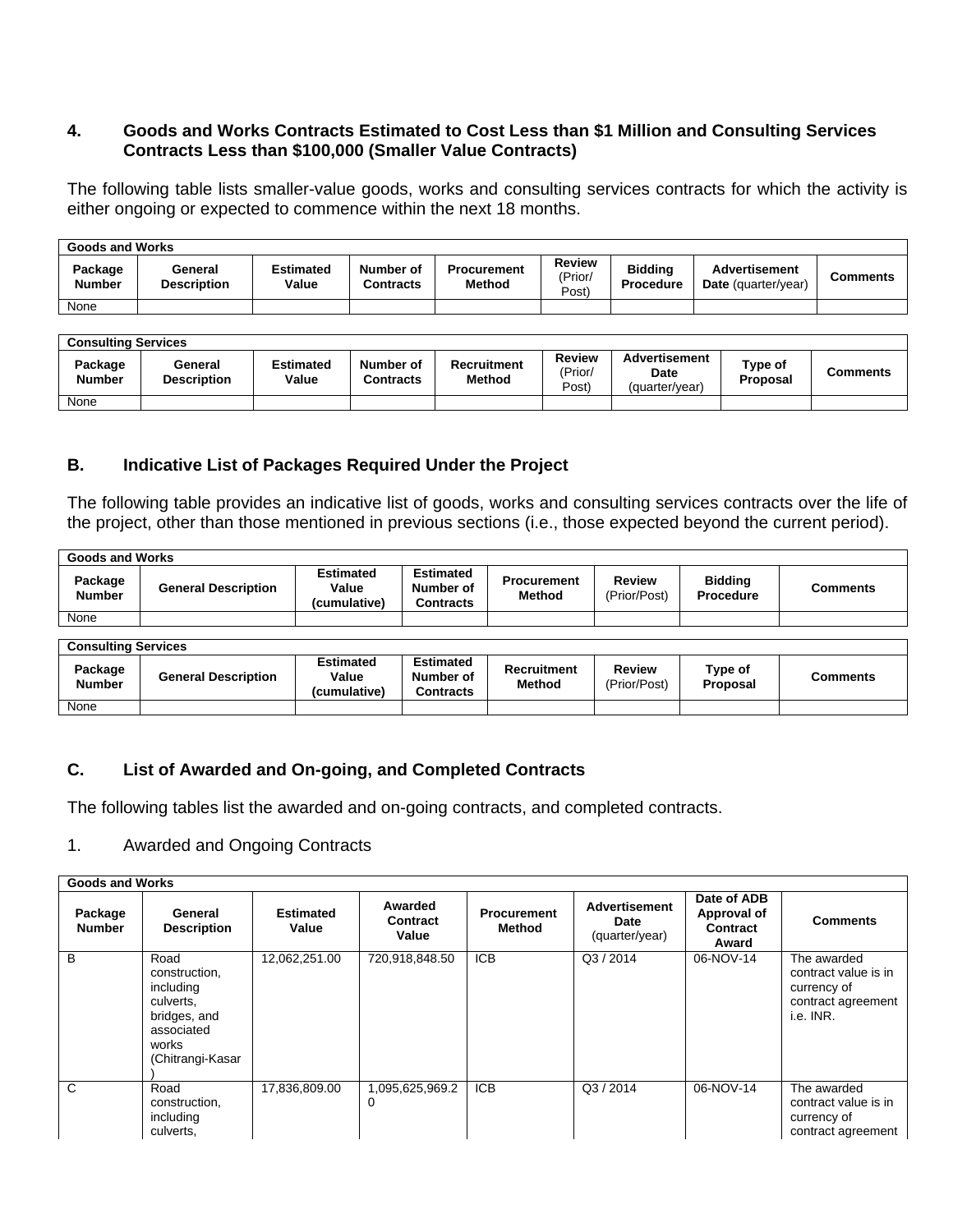|   | bridges, and                                                                                                                                      |               |                             |                  |           |           | i.e. INR.                                                                             |
|---|---------------------------------------------------------------------------------------------------------------------------------------------------|---------------|-----------------------------|------------------|-----------|-----------|---------------------------------------------------------------------------------------|
|   | associated                                                                                                                                        |               |                             |                  |           |           |                                                                                       |
|   | works (Dabra-<br>Bhitarwar-Harsi)                                                                                                                 |               |                             |                  |           |           |                                                                                       |
| Κ | Road<br>construction,<br>including                                                                                                                | 23,600,000.00 | 1,448,640,000.0<br>$\Omega$ | <b>ICB</b>       | Q1 / 2015 | 02-JUL-15 | The awarded<br>contract value is in<br>currency of                                    |
|   | culverts,<br>bridges, and<br>associated<br>works                                                                                                  |               |                             |                  |           |           | contract agreement<br>i.e. INR.                                                       |
|   | (MDR45-02,<br>43-02, 43-04))                                                                                                                      |               |                             |                  |           |           |                                                                                       |
| Α | Road<br>construction,<br>including<br>culverts,<br>bridges, and<br>associated<br>works<br>(Mahua-Chuwah<br>i)                                     | 16,556,777.00 | 1,017,000,000.0<br>$\Omega$ | $\overline{ICB}$ | Q3/2014   | 06-NOV-14 | The awarded<br>contract value is in<br>currency of<br>contract agreement<br>i.e. INR. |
| F | Road<br>construction,<br>including<br>culverts,<br>bridges, and<br>associated<br>works<br>(Persauna-Mahu<br>a up to Barkha)                       | 16,636,370.00 | 969,598,422.15              | <b>ICB</b>       | Q4 / 2014 | 18-MAR-15 | The awarded<br>contract value is in<br>currency of<br>contract agreement<br>i.e. INR. |
| D | Road<br>construction,<br>including<br>culverts,<br>bridges, and<br>associated<br>works<br>(Ujjain-Maksi)                                          | 11,648,352.00 | 715,500,000.00              | $\overline{ICB}$ | Q3 / 2014 | 06-NOV-14 | The awarded<br>contract value is in<br>currency of<br>contract agreement<br>i.e. INR. |
| G | Road<br>construction,<br>including<br>culverts,<br>bridges, and<br>associated<br>works(Rewa-Ba<br>nkuia-Semariya)                                 | 9,119,480.00  | 547,020,380.24              | $\overline{ICB}$ | Q4 / 2014 | 18-MAR-15 | The awarded<br>contract value is in<br>currency of<br>contract agreement<br>i.e. INR. |
| Е | Road<br>construction,<br>including<br>culverts,<br>bridges, and<br>associated<br>works<br>(Hardua-Chakgh<br>at)                                   | 25,361,770.00 | 1,672,373,748.1<br>0        | $\overline{ICB}$ | Q4 / 2014 | 18-MAR-15 | The awarded<br>contract value is in<br>currency of<br>contract agreement<br>i.e. INR. |
| L | Road<br>construction,<br>including<br>culverts,<br>bridges, and<br>associated<br>works<br>(MDR01-01,<br>02-03, 01-08,<br>02-08, 02-06,<br>$07-06$ | 39,900,000.00 | 2,556,000,727.2<br>0        | $\overline{ICB}$ | Q1/2015   | 02-JUL-15 | The awarded<br>contract value is in<br>currency of<br>contract agreement<br>i.e. INR. |
| N | Road<br>construction,<br>including<br>culverts,<br>bridges, and                                                                                   | 26,000,000.00 | 1,432,999,145.3<br>0        | <b>ICB</b>       | Q1 / 2015 | 02-JUL-15 | The awarded<br>contract value is in<br>currency of<br>contract agreement<br>i.e. INR. |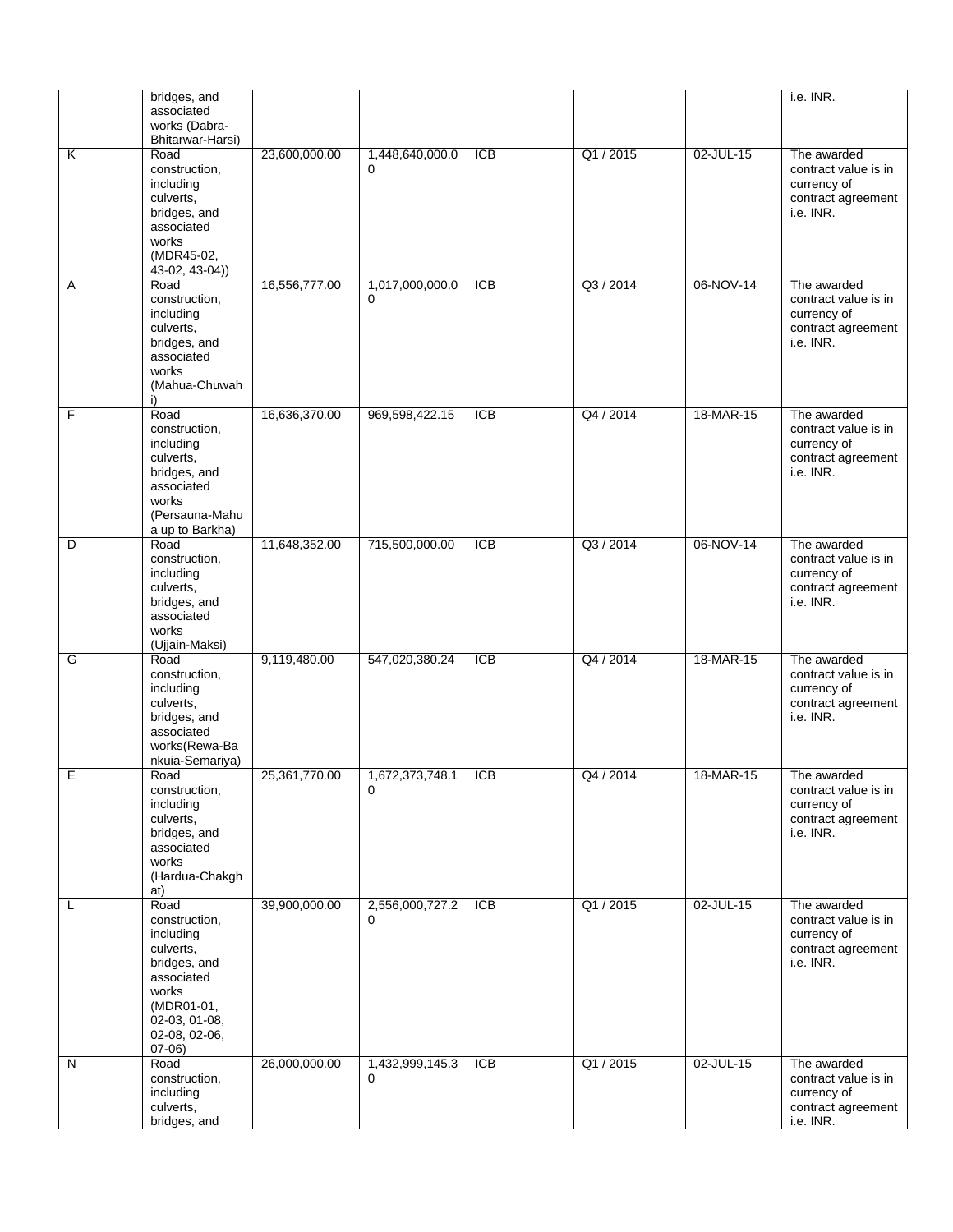|                | associated<br>works<br>(MDR06-03,<br>23-08, 23-06,<br>23-10, 27-01)                                                                |               |                             |                  |           |           |                                                                                       |
|----------------|------------------------------------------------------------------------------------------------------------------------------------|---------------|-----------------------------|------------------|-----------|-----------|---------------------------------------------------------------------------------------|
| M              | Road<br>construction,<br>including<br>culverts,<br>bridges, and<br>associated<br>works<br>(MDR07-10,<br>07-04, 06-09,<br>$08-11)$  | 27,700,000.00 | 1,563,808,432.0<br>0        | <b>ICB</b>       | Q3 / 2015 | 07-OCT-15 | The awarded<br>contract value is in<br>currency of<br>contract agreement<br>i.e. INR. |
| O              | Road<br>construction,<br>including<br>culverts,<br>bridges, and<br>associated<br>works<br>(MDR10-02,<br>09-04, 11-02,<br>$11-13)$  | 30,100,000.00 | 1,832,010,932.3<br>$\Omega$ | $\overline{ICB}$ | Q3 / 2015 | 07-OCT-15 | The awarded<br>contract value is in<br>currency of<br>contract agreement<br>i.e. INR. |
| $\overline{P}$ | Road<br>construction,<br>including<br>culverts,<br>bridges, and<br>associated<br>works<br>(MDR15-18,<br>16-11, 15-02,<br>$15-07$ ) | 25,200,000.00 | 1,507,216,966.2<br>0        | <b>ICB</b>       | Q1/2015   | 02-JUL-15 | The awarded<br>contract value is in<br>currency of<br>contract agreement<br>i.e. INR. |
| Q              | Road<br>construction,<br>including<br>culverts,<br>bridges, and<br>associated<br>works<br>(MDR20-01,<br>$22-05$                    | 27,700,000.00 | 1,453,713,143.6<br>$\Omega$ | $\overline{ICB}$ | Q1/2015   | 02-JUL-15 | The awarded<br>contract value is in<br>currency of<br>contract agreement<br>i.e. INR. |
| R              | Road<br>construction,<br>including<br>culverts,<br>bridges, and<br>associated<br>works<br>(MDR30-19,<br>30-06, 30-04)              | 16,300,000.00 | 887,267,874.00              | $\overline{ICB}$ | Q1 / 2015 | 02-JUL-15 | The awarded<br>contract value is in<br>currency of<br>contract agreement<br>i.e. INR. |
|                | Road<br>construction,<br>including<br>culverts,<br>bridges, and<br>associated<br>works<br>(MDR31-13,<br>31-32, 32-12)              | 19,500,000.00 | 1,145,009,546.7<br>$\Omega$ | $\overline{ICB}$ | Q3 / 2015 | 07-OCT-15 | The awarded<br>contract value is in<br>currency of<br>contract agreement<br>i.e. INR. |
| J              | Road<br>construction,<br>including<br>culverts,<br>bridges, and<br>associated<br>works<br>(MDR34-04,<br>33-05, 35-25)              | 22,800,000.00 | 1,391,497,024.3<br>0        | <b>ICB</b>       | Q3 / 2015 | 07-OCT-15 | The awarded<br>contract value is in<br>currency of<br>contract agreement<br>i.e. INR. |
| Н              | Road                                                                                                                               | 33,400,000.00 | 2,055,431,015.7             | $\overline{C}$   | Q3 / 2015 | 07-OCT-15 | The awarded                                                                           |